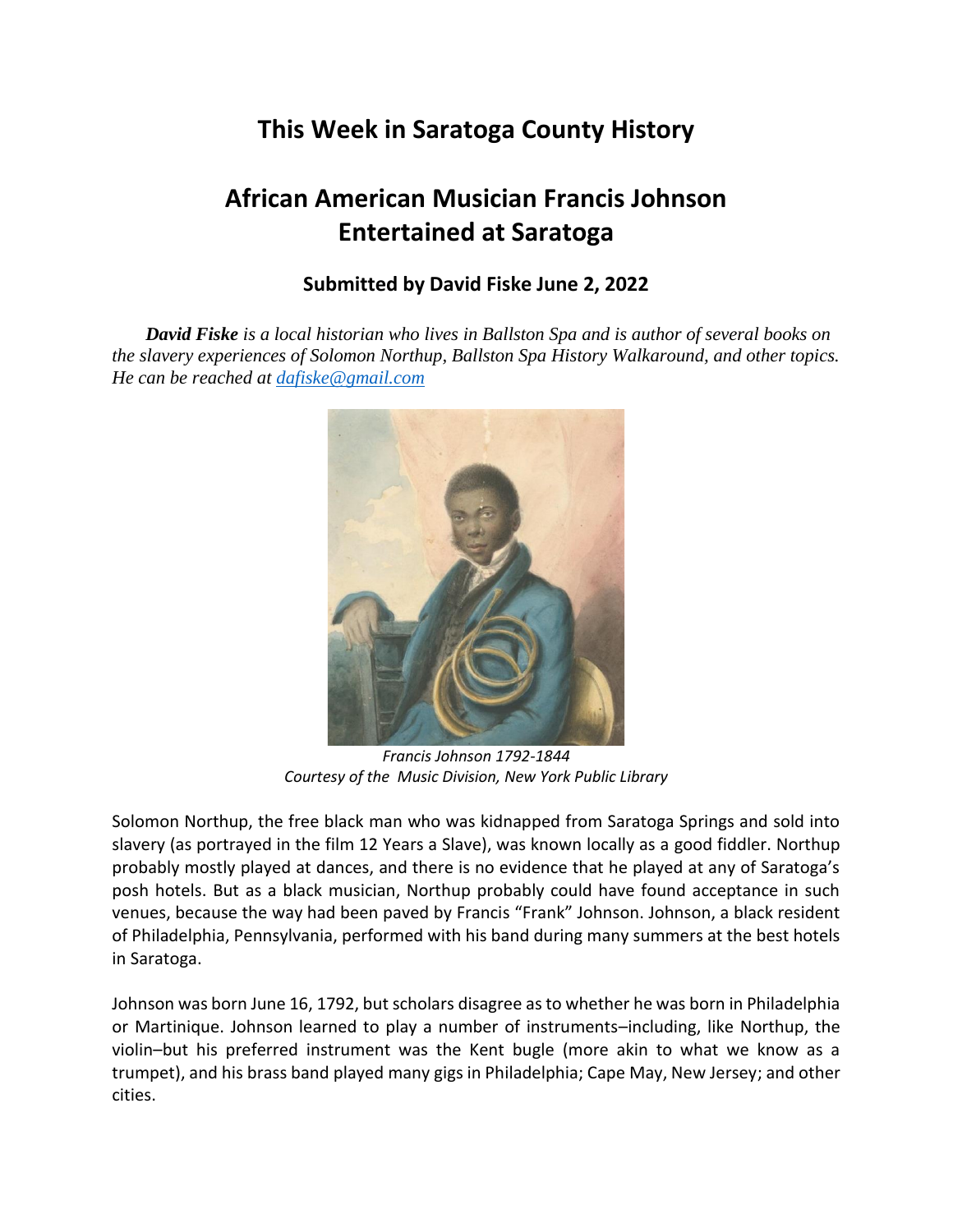In the 1820s, a Philadelphia resident who was a frequent visitor to the Spa City (which was then only a village) suggested that Congress Hall hire Johnson's band to perform there. This was probably the first time any American hotel had hired musical performers. Johnson played in Saratoga every season (except one, when he was shunned for asking for more money) from 1822 to 1843.

His connections to his summer home were solidified in 1824 when Francis was commissioned to compose music for the American tour of the Marquis de Lafayette. Among his compositions were Cotillions entitled "Saratoga", "Ballston" and "Congress Hall." These scores are currently on display at Brookside Museum in their new exhibit "Black Experiences in Saratoga County – 1750- 1950."

In her book, *Lord, Please Don't Take Me in August: African-Americans in Newport and Saratoga Springs, 1870-1930*, Myra B. Armstead notes that Johnson's Saratoga concerts were so popular that his performance schedule was expanded to include playing during afternoons and mornings. In August 1842, a Philadelphia newspaper printed a notice that "FRANK JOHNSON'S BAND is at Saratoga and play every morning, from 6 to 7 o'clock." Apparently, some Saratoga visitors were early risers!

Over the years, Johnson's band became a Saratoga institution, performing at Congress Hall, the United States Hotel, the Pavilion, and Union Hall (often alternating between venues). In early August 1839, his musicians heralded the arrival of President Martin Van Buren. Soon afterward, when local citizens rode carriages to the outskirts of the city to meet another important visitor– Henry Clay–they were accompanied by Frank Johnson's band.

Later that month, the musicians welcomed several Troy fire companies, on an excursion to Ballston Spa (where they spent two hours visiting several springs and "reciprocating polite attentions with the citizens and visitors") and to Saratoga Springs. As described by the *Troy Daily Whig*, after taking the train to Saratoga, the firefighters formed a line and, "escorted by FRANK JOHNSON'S BAND, they marched through the village to Congress Spring; thence to the Columbian Hotel, where they dined." They then walked about, "examining whatever was curious and novel," sampled the waters of the numerous springs, and then boarded the return train to Troy.

Johnson died in April 1844, and *The Voice of Freedom*, a Vermont newspaper, noted his passing in this way: "Frank Johnson - This favorably known colored musician, died of bronchitis, on Friday night, at his residence at Philadelphia."

Johnson's band continued to perform, however. In the summer of 1844, they took a break from Saratoga and played "Home Sweet Home" at a jubilee in Pittsfield, Massachusetts. The band continued entertaining for years afterward.

Johnson's legacy was reflected in two ways. As a musician, the continuation of his band after his death indicated the popularity of his performances. As a composer, his published sheet music